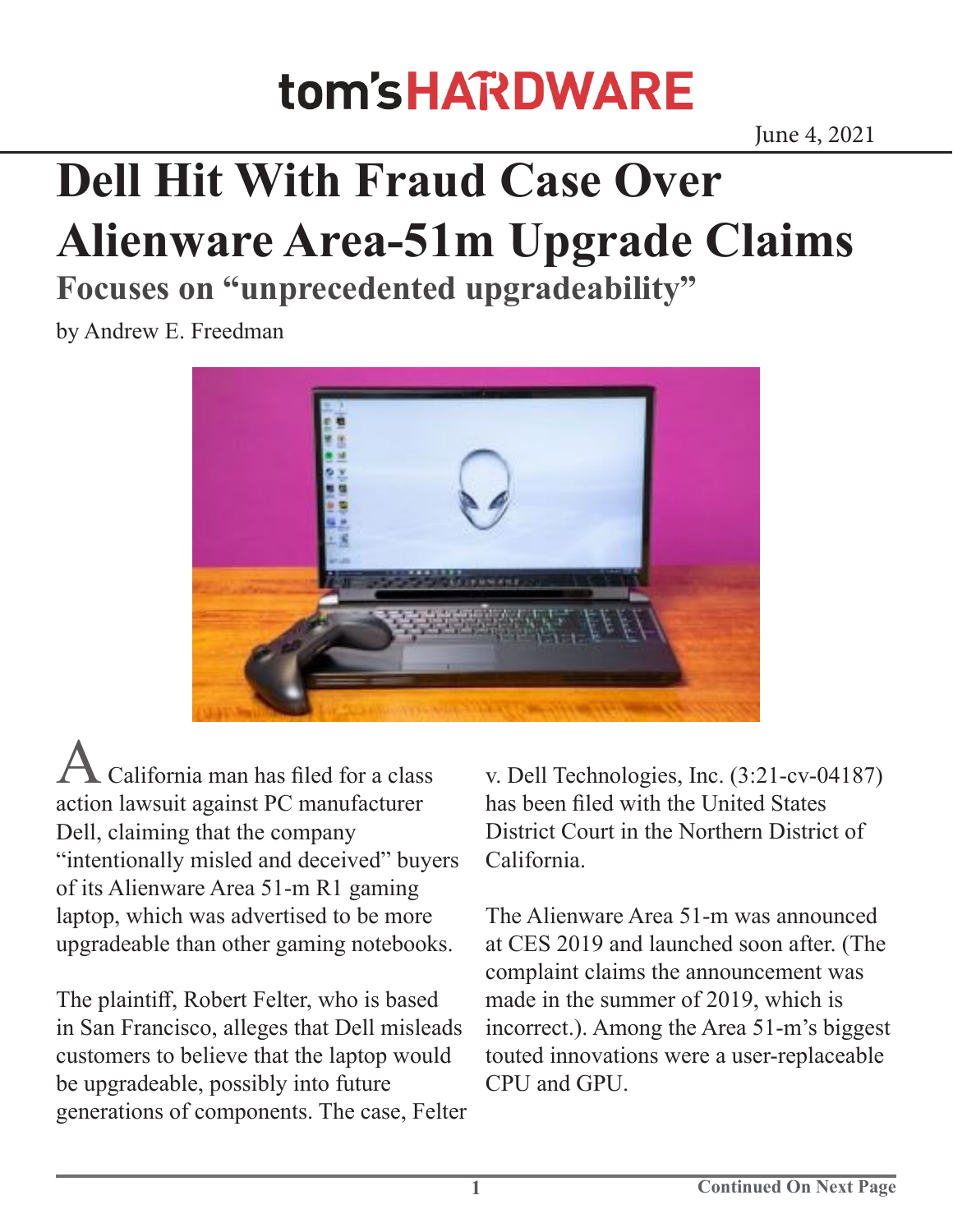At media briefings, Alienware representatives told the press that the CPU could be upgraded as long as it used Intel's Z390 chipset. The laptop used Intel's 9th Gen Core desktop processors, up to the Intel Core i9-9900K. Dell developed separate proprietary Dell Graphics Form Factor (DGFF) modules for the Nvidia graphics.

The lawsuit, however, claims that consumers were told that "core components" (meaning the CPU and GPU) could be replaced beyond the current generation of hardware.

"Dell's advertisement to the public didn't place any restrictions on the upgradeability of the laptop," lawyer David W. Kani said in an email to Tom's Hardware. "They also never disclosed that those with the highest spec CPU and/or GPU that their device would not be upgradeable."

**laptop," lawyer David W.** that the upgradability of **44**<br>rtiser<br>lic die **Dell's advertisement to the public didn't place any restrictions on the upgradeability of the Kani said in an email to Tom's Hardware. "They also never disclosed that those with the highest spec CPU and/or GPU that their device would not be upgradeable.**"

Representatives for Dell said the company's policy is not to comment on pending litigation.

The complaint reads that "Dell's representations of the upgradability of the Area 51M R1 also extended to units that were equipped with the fastest, most advanced Core Components available to the market, thus creating a reasonable expectation with consumers the Area 51M R1 extended to yet to be released INTEL CPUs and NVIDIA GPUs, and did in fact create such expectations with consumers." Several times, the complaint refers to Dell's claims of "unprecedented upgradeability."

Those words indeed live on Dell's web page for the Alienware Area-51M R1.

"Gamers have made it clear that they've noticed a lack of CPU and GPU upgradability in gaming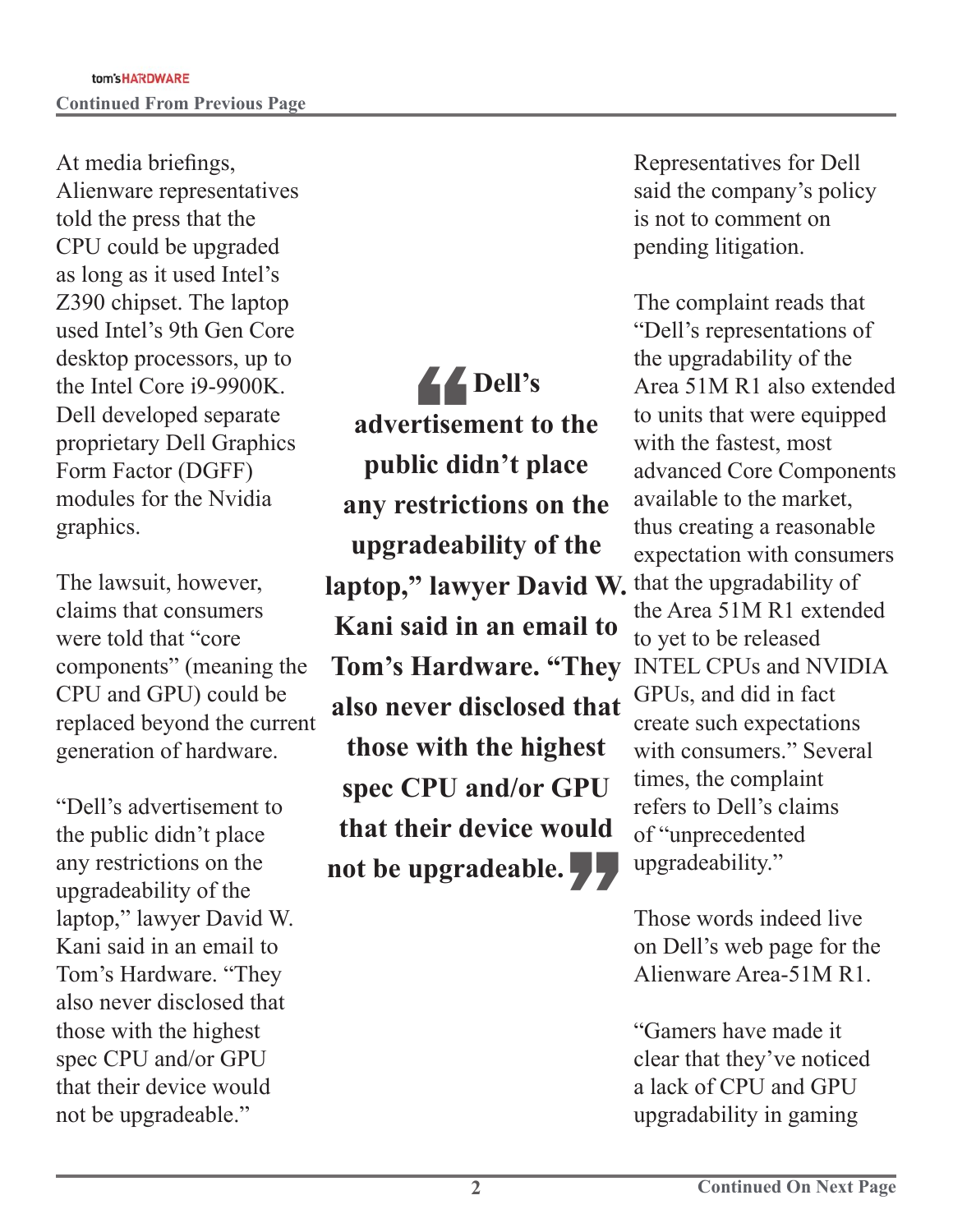laptops," it reads. "The Area-51m was engineered with this in mind, finally allowing gamers to harness power comparable to even the highestperformance desktop... CPU upgrades can be done using standard desktop-class processors, while GPU upgrades can be done with GPU upgrade kits available on Dell.com or with the Alienware Graphics Amplifier."

Upgrade kits for the graphics card finally launched in November of 2019 and included options for the Nvidia GeForce RTX 2070 and Nvidia GeForce RTX 2080. Those were the GPUs in the earliest sold Area-51m units, though later ones launched with the weaker RTX 2060 and GTX 1660 Ti. Those with an RTX 2070, could, in theory, upgrade to an RTX 2080, and those with lesser GPUs could move up the chain.

But in May of 2020, Alienware released the Alienware Area-51m R2, a refresh that added support for 10th Gen Intel Core desktop processors and a wider range of GPUs from the Nvidia GeForce GTX 1660 Ti up to the newer Nvidia GeForce RTX 2080 Super and an AMD option, the Radeon RX 5700M.

In June, Alienware laid bare the limits of the upgradeability of both machines. Like the earlier laptop that only supported 9th Gen Intel processors, the new one would

only support Intel 10th Gen. The top-end RTX 2080 Super and RTX 2070 Super would be the end of the line of GPUs.

It's the release of the second-generation Area-51m that is the crux of Felter's argument.

"The Area 51M's CPU was not upgradeable to the new INTEL 10th generation CPU, nor was its GPU upgradeable to the new NVIDIA RTX SUPER 2000 series," the complaint states. "In fact, the only way Plaintiff could own a laptop with these newly released upgraded Core Components was to spend several thousand dollars more than what an upgrade would cost to purchase the then-newly released Alienware Area 51M R2 or a similarly equipped laptop from another manufacturer."

In other words: To further upgrade the laptop, Felter would have to buy a new model.

Additionally, the plaintiff and his attorneys claim that because Dell includes Intel and Nvidia components in its machines and has roadmaps in advance, that the company knew the laptop could not be upgraded.

The case is an interesting one in the enthusiast space. At its essence, this boils down to a motherboard with Intel's Z390